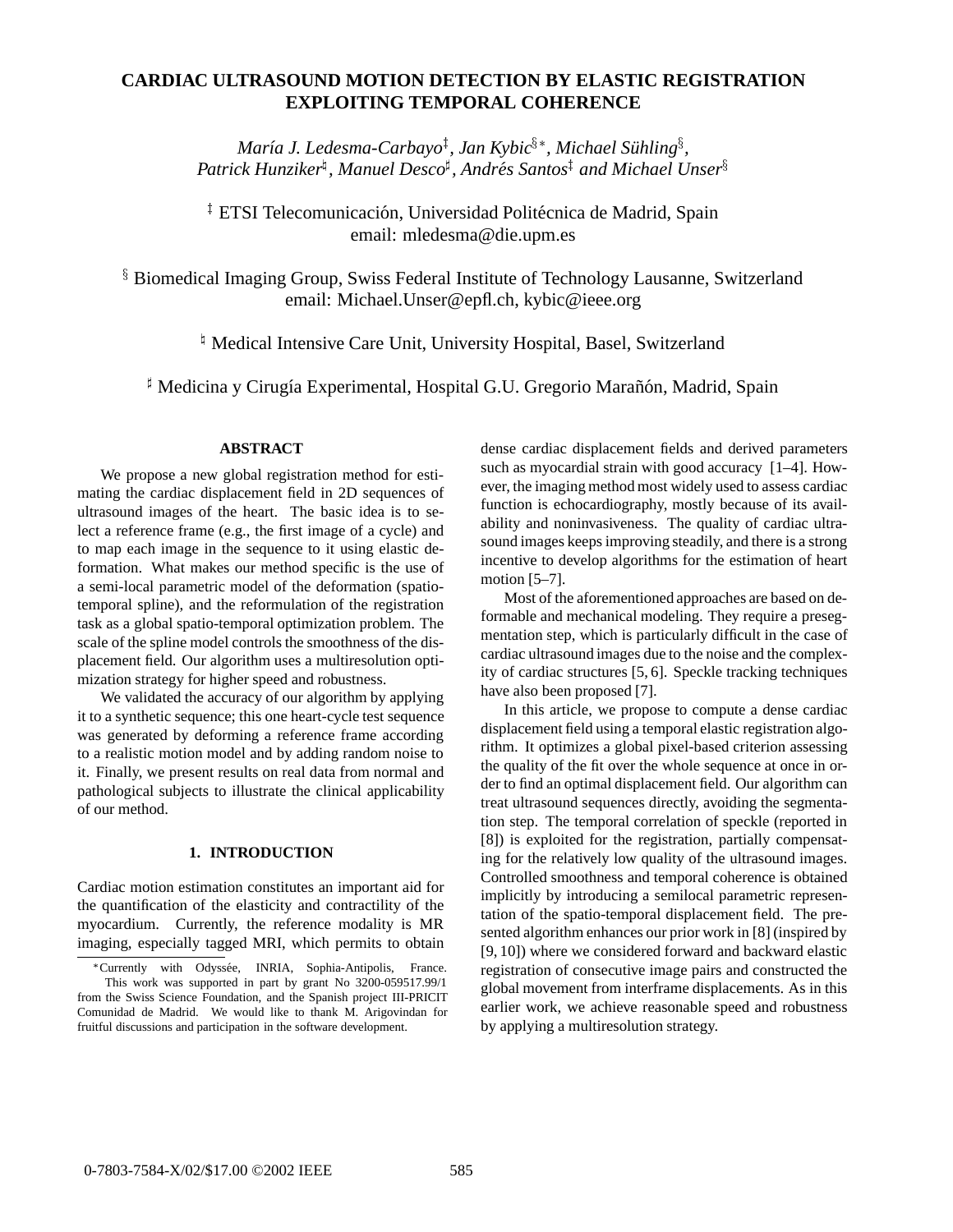Our main interest is to apply our algorithm to 2D ultrasound sequences to estimate the motion of the heart. The main hypothesis is that the probe and patient do not move (breathhold imaging) while a sequence of  $N$  images (or frames) is acquired by the operator; such a sequence must cover the cardiac cycle entirely.

The following sections describe our method in detail, and show its validity using data from both synthetic heart sequences and real patients.

## **2. SPATIO-TEMPORAL ELASTIC REGISTRATION**

## **2.1. Variational approach**

Given an image sequence  $f(t, x)$ , the goal is to estimate a dense displacement field  $g(t, x)$  over the whole sequence. We choose to represent the movement with respect to the first frame of the sequence: a point at coordinate x in the first frame  $(t = t_0)$  will move to the location  $g(t, x)$  at time t. In other words, the warped sequence  $f_w(t, \mathbf{x}) = f^c(t, \mathbf{g}(t, \mathbf{x}))$  should not move and be at all times as similar as possible to the reference frame  $f(t = t_0, \mathbf{x})$ . This is quantified by a criterion E, evaluated over the whole sequence:

$$
E = \frac{1}{\parallel I \parallel N} \sum_{k \in T} \sum_{\mathbf{i} \in I} \left( f^c(k, \mathbf{g}(k, \mathbf{i})) - f^c(t_0, \mathbf{i}) \right)^2 \quad (1)
$$

where  $f^c(t, \mathbf{x})$  denotes the continuously-defined version of  $f(t, \mathbf{x})$ . Here, we use cubic spline interpolation which has the advantage of good accuracy and also facilitates the analytical evaluation of spatial derivatives [11].

#### **2.2. Motion model**

The displacement field g is represented by a time-space separable linear model with parameters  $\mathbf{d}_{j,l}$ :

$$
\mathbf{g}(t,\mathbf{x}) = \mathbf{x} + \sum_{l \in \mathbb{Z}} \sum_{\mathbf{j} \in \mathbb{Z}^N} \mathbf{d}_{\mathbf{j},l} \phi_{\mathbf{j}}(\mathbf{x}) \psi_l(t) \tag{2}
$$

where  $\phi_i(x)$  influences spatial deformations for each frame and  $\psi_l(t)$  the temporal coherence of the deformation. As shown in [8, 9], B-splines constitute a good choice for the spatial basis functions  $\phi$ . For the temporal model, some researchers have proposed using harmonic basis functions to impose temporal smoothness [1, 2]. Here instead, we choose the B-splines for the temporal dimension as well, because of their computational simplicity, good approximation properties and implicit smoothness (minimum curvature property). This leads to the following expression for  $g$  :

$$
\mathbf{g}(\mathbf{x}) = \mathbf{x} + \sum_{l \in \mathbb{Z}} \sum_{\mathbf{j} \in \mathbb{Z}^N} \mathbf{d}_{\mathbf{j},l} \beta_x \left( \mathbf{x}/h - \mathbf{j} \right) \beta_t \left( t/s - l \right) \quad (3)
$$

where the basis functions  $\beta_x(\mathbf{x})$  are placed on a rectangular grid and  $\beta_t(t)$  at regularly spaced time points. The scale parameters  $h$  and  $s$  govern the knot spacing, the total number of parameters  $\mathbf{d}_{j,l}$ , and the smoothness of the solution. The parameters used in our experiments are typically a spatial scale between control nodes of  $h = 32$  and a temporal gap between nodes of  $s = 4$ . We represent the spatial and temporal deformation using quadratic or cubic splines.

We define the solution to our registration problem as a minimization  $\mathbf{g} = \arg \min_{\mathbf{g} \in G} E(\mathbf{g})$ , which can be solved using a multidimensional optimization algorithm. As in [8], we found that a multi-scale gradient-like optimizer was adequate for our purpose. The main idea is to proceed in a coarse-to-fine fashion on both the image sequence and motion field (spatio-temporal wavelet-like pyramids).

## **2.3. Constraints**

The motion model (3) can be further constrained using prior knowledge about the motion field. First, the motion at  $t = t_0$  (we let  $t_0 = 0$ ) must be zero. This takes out one degree of freedom from our problem and leads to a modified basis function set:

$$
\psi_l'(t) = \psi_l(t) - \frac{\psi_l(0)\psi_0(t)}{\psi_0(0)}
$$
(4)

Similarly, if our sequence contains a full cycle, we impose  $\mathbf{g}(t) = 0$  for  $t = T$ .

#### **3. VALIDATION**

This section presents our validation experiments. We compare results with our previous algorithm [8].

#### **3.1. Simulated Sequence Model**

Since the true cardiac motion is not available, the only way to test and evaluate the accuracy of our algorithm is to apply it to realistic, synthetically generated data. Our test sequence was generated by warping an end-diastole apical view image using cubic spline interpolation according to the following motion model

$$
\mathbf{r}_{0,i}(\mathbf{x}) = \begin{bmatrix} \sin^2(i\pi/T)a_x \sin\frac{\pi(x_0 - x)}{2|x_{\text{max}} - x_0|} \\ \sin^2(i\pi/T)a_y \frac{|y_m a x - y|}{|y_m a x - y_0|} \end{bmatrix}^T
$$
(5)

where  $i$  is the frame index,  $y_0$  is the coordinate of the insertion of the mitral valve,  $y_{\text{max}}$  the coordinate of the apex and  $x<sub>0</sub>$  is the coordinate of the left ventricular long axis, which is oriented vertically; i.e., parallel to axis  $y$ . We corrupted the deformed images with multiplicative Rayleigh noise  $\eta_m$ resembling speckle, and an additive Gaussian noise  $\eta_a$  [12, 13].

$$
n(\mathbf{x}) = \eta_m \sqrt{f(\mathbf{x})} + \eta_a
$$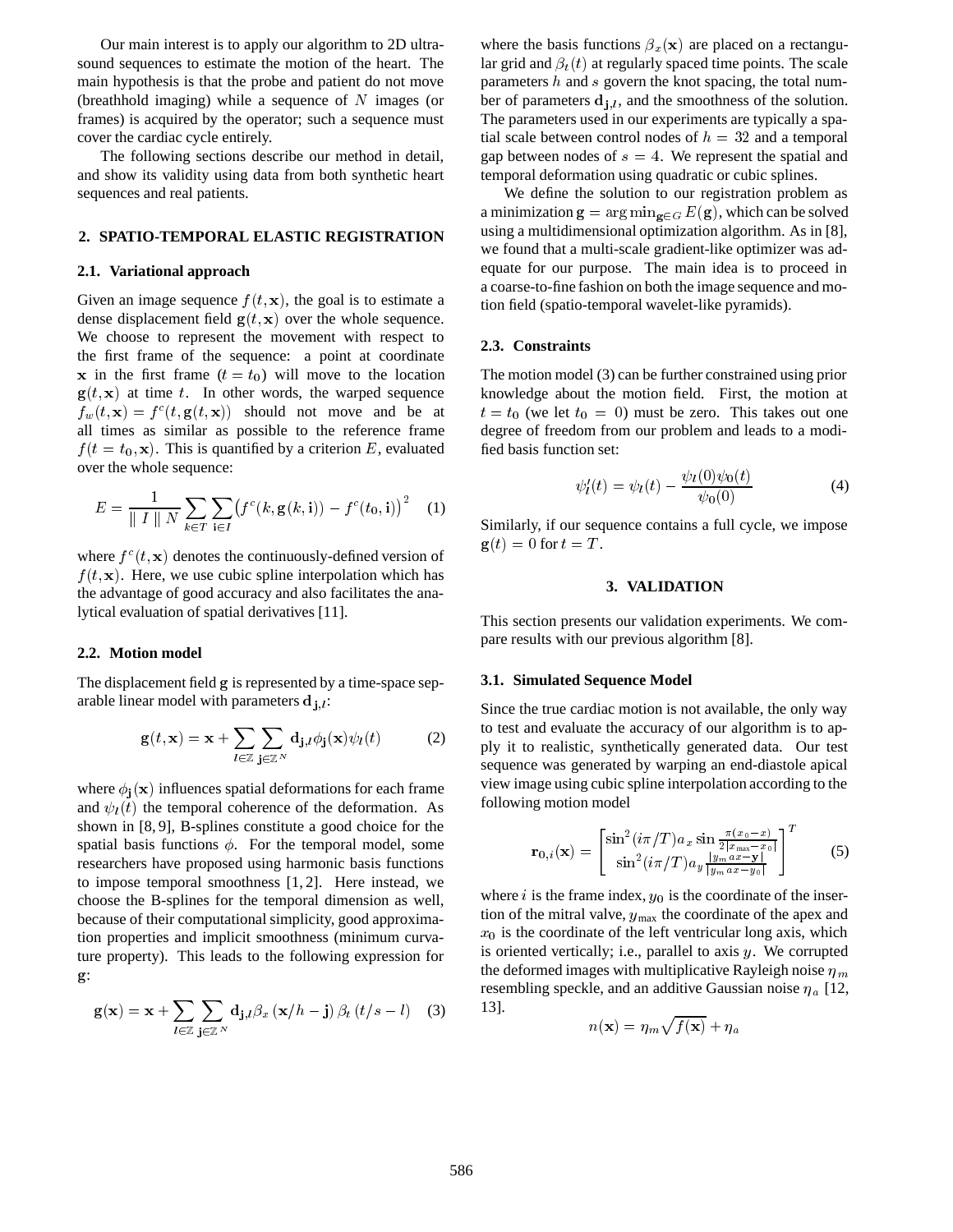

**Fig. 1**. Simulated sequence results. Axial *(top)* and longitudinal *(botton)* displacements in mm for a middle-septum point. Real displacements, results of the forward/backward registration, and the superior results of the new algorithm.

where 
$$
\eta_a \sim \mathcal{N}(0, \sigma)
$$
,  $\eta_m \sim \mathcal{R}(\alpha) = \frac{z}{\alpha^2} e^{-z^2/2\alpha^2}$ 

and  $f(\mathbf{x})$  is the original image with intensities in the 0  $\sim$  the comparison 255 range. We generated four synthetic sequences incrementing noise ( $\sigma = 10$  and  $\alpha = 0.4$ ,  $\sigma = 20$  and  $\alpha = 0.8$ ,  $\sigma = 40$  and  $\alpha = 1.6$ ,  $\sigma = 80$  and  $\alpha = 3.2$ )

## **3.2. Real Sequences**

Real data from 4 normal volunteers and 4 ischemic patients were acquired with a Siemens-ACUSON Sequoia $^{\circledR}$  scanner (Mountain View, CA, USA). Two and four chamber view sequences of the left ventricle were analyzed.

## **4. EXPERIMENTS AND RESULTS**

#### **4.1. Simulated Sequence**

This section presents the results with the test sequence described in Section 3.1. First, a series of experiments was conducted to choose the most suitable parameters for the registration algorithm.

Figure 1 shows the comparison between the axial and longitudinal displacements obtained with our prior algorithm [8] (forward-backward) and the new spatio-temporal algorithm on a simulated sequence with  $\sigma = 20$  and  $\alpha =$ 0.8. These curves were obtained for a middle-septum point (a point in the middle of the vertical wall on the left in the images). The improvement of the new algorithm is noticeable; its motion estimates are much more accurate.

| Algorithm | $\alpha = 0.4$ $\alpha = 0.8$ $\alpha = 1.6$ $\alpha = 3.2$ |               |               |               |
|-----------|-------------------------------------------------------------|---------------|---------------|---------------|
|           | $\sigma = 10$                                               | $\sigma = 20$ | $\sigma = 40$ | $\sigma = 80$ |
| Forw-Back | 0.54                                                        | 0.79          | 1.41          | 4.70          |
| Spat-Temp | 0.30                                                        | 0.31          |               | 0.83          |

**Table 1**. Mean Square Error in mm in 4 simulated sequences with different levels of noise using the current approach (Spat-Temp) and our prior algorithm (Forw-Back) [8]

To assess quantitatively the performance and the robustness against noise, we calculated the mean square error over the whole sequence for 85 selected points within the myocardium for the four synthetic sequences. Table 1 shows the mean square error over the whole sequence compared with our previous approach [8]. Higher robustness against noise is achieved with the current approach.

## **4.2. Real Sequences**

These experiments used real sequences from normal volunteers and ischemic patients. Figure 2 shows an example of the computed displacement field vectors of four-chamberview sequences of a normal volunteer and an ischemic patient. The ischemic patient presents hypokinetic function of the lateral wall and basal and distal septum segments. The displacement field correlates well with the diagnosis.



**Fig. 2**. Displacement field at the mechanical systole for a normal subject *(left)* and an ischemic patient with severe hypokinesis *(right)*.

In Figure 3, we show the same results quantitatively for a point in the basal septum segment for the normal and ischemic cases for the contraction phase. The ischemic patient shows much smaller movement amplitude.